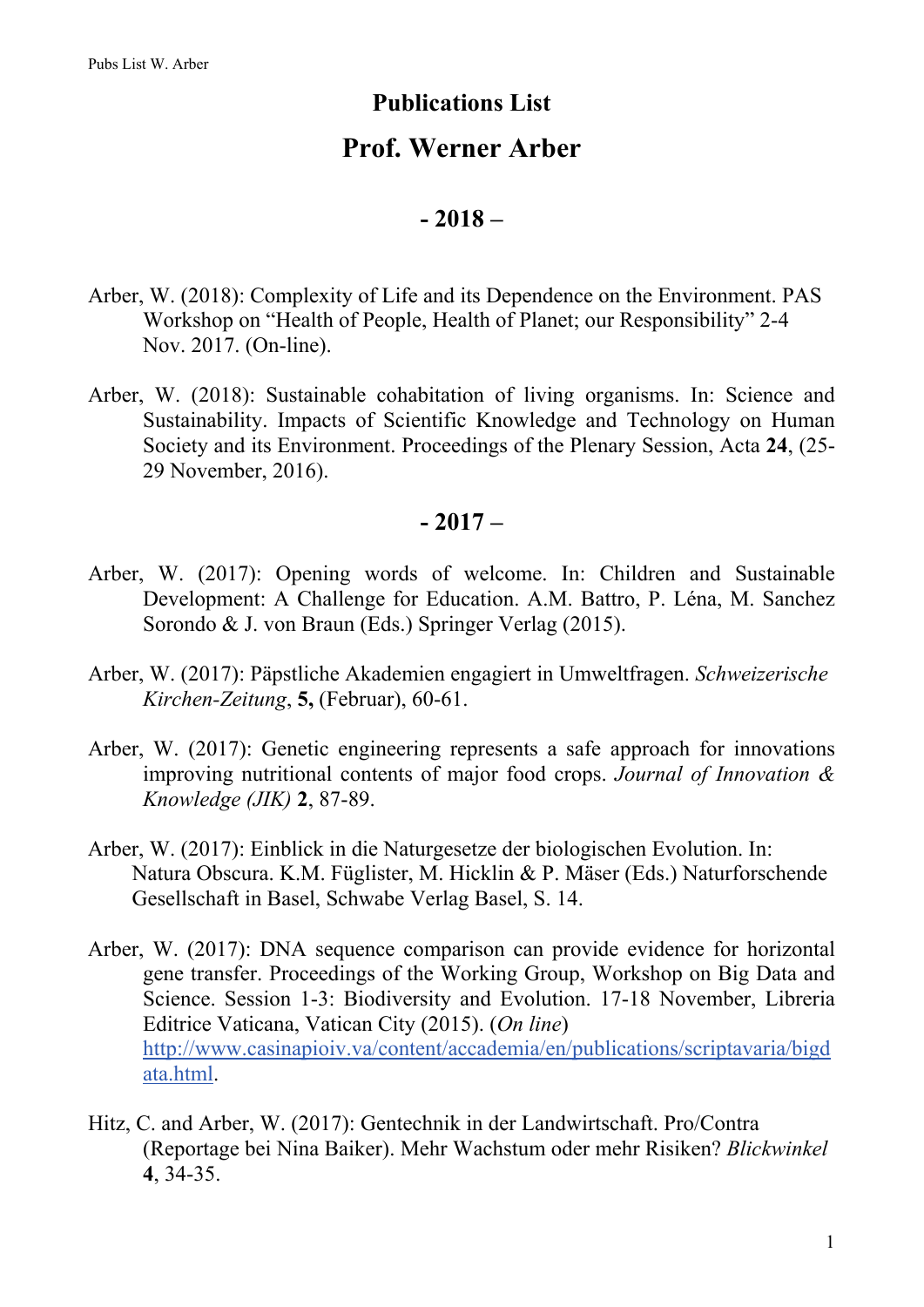#### **- 2016 –**

- Arber, W. (2016): Microbial genetics reveals the natural laws driving biological evolution. (Abstract)  $11^{th}$  YES Meeting, Porto, Portugal, September.
- Arber, W. (2016): Molecular Darwinism: Natural Strategies of Spontaneous Genetic Variation and their Specific Molecular Mechanisms. In: Reviews in Cell Biology and Molecular Medicine. R.A. Meyers (Ed.) Mannheim, Wiley-VCH Verlag GmbH & Co. KGaA. (In press)

#### **- 2015 -**

- Arber, W. (2015): "Miteinander–füreinander" als Universitätsleitbild. Basler Zeitung, 12 Oktober, p. 13.
- Arber, W. (2015): Racines et rôle de l'orientation éthique dans l'évolution culturelle passé et future. In : Sur le chemin de l'humanité. *Via Humanitatis*, Chapitre 5- Table Ronde. CNRS Editions, Paris, pp. 231-232.
- Arber, W. (2015): Discussion on the paper by Jean-Michel Maldamé «Dignité et spiritualité de l'homme. In : Sur le chemin de l'humanité. CNRS Editions, Paris, pp. 538-539.
- Arber, W. (2015): Word of Welcome. In: Sustainable Humanity, Sustainable Nature, Our Responsibility. P.S. Dasgupta, V. Ramanathan, M. Sánchez Sorondo (Eds.) Proceedings of the Joint Workshop (2-6 May, 2019). PAS Extra Series 41, Vatican City, Pp. 33-34.
- Arber, W. (2015): Human-Nature Co-Evolution. In: Sustainable Humanity, Sustainable Nature, Our Responsibility. P.S. Dasgupta, V. Ramanathan, M. Sánchez Sorondo (Eds.) Proceedings of the Joint Workshop (2-6 May, 2014). PAS Extra Series 41, Vatican City. Pp. 49-54.
- Arber, W. (2015): Summary of the Joint PAS/PASS Workshop on "Sustainable Humanity, Sustainable Nature: Our Responsibility". In: Sustainable Humanity, Sustainable Nature, Our Responsibility. P.S. Dasgupta, V. Ramanathan, M. Sánchez Sorondo (Eds.) Proceedings of the Joint Workshop (2-6 May, 2014). PAS Extra Series 41, Vatican City. Pp. 677-680.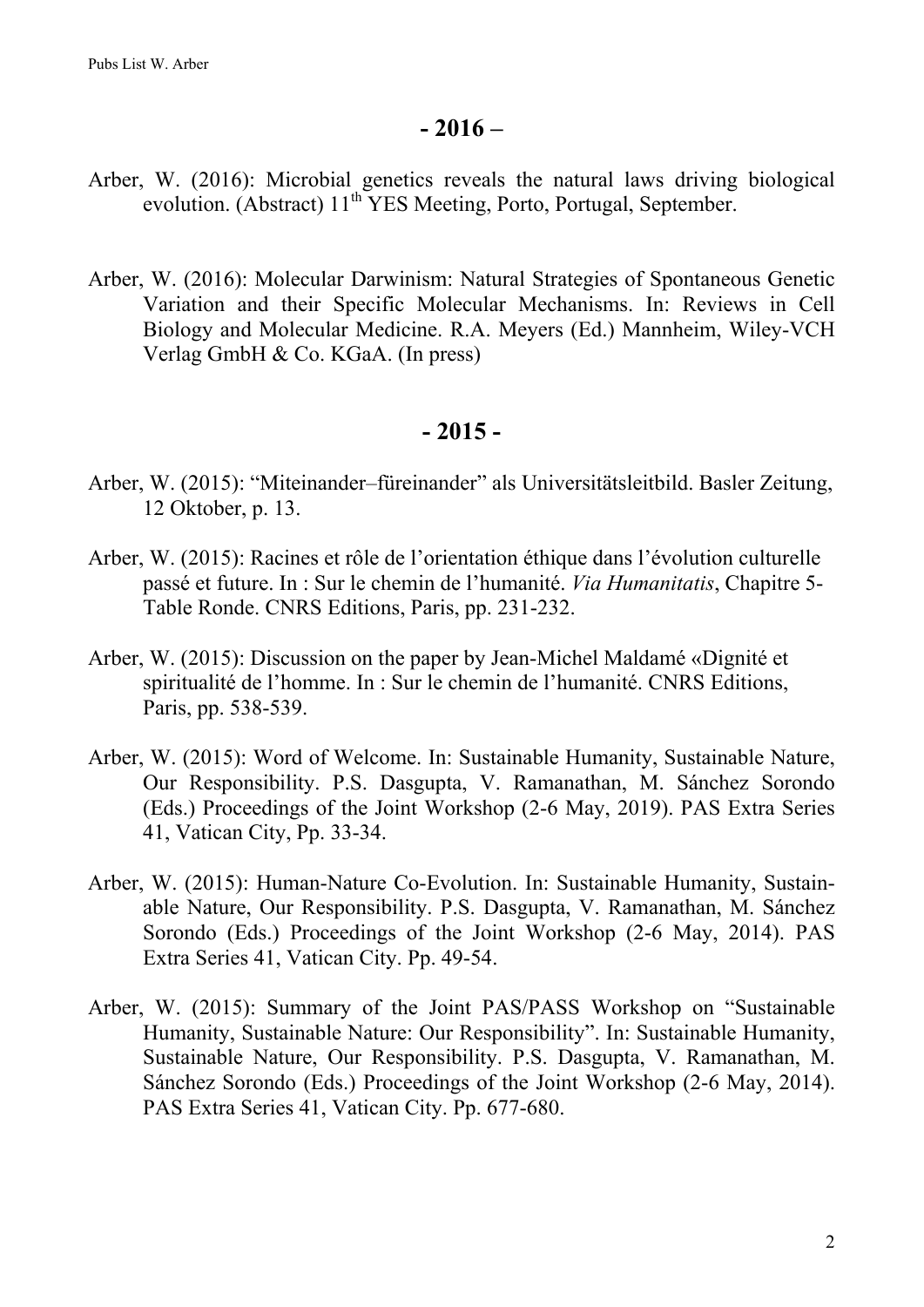Arber, W. (2015): Towards a sustainable use of natural resources by respecting the laws of Nature. In: Complexity and Analogy in Science. Pontifical Academy of Sciences, Vatican City, Acta **22**, 242-247.

## **- 2014 -**

- Arber, W. (2014): Nachhaltige Entwicklung und/oder stetiges Wachstum? Basler Zeitung, September.
- Arber, W. (2014): Eine Jugend auf dem Land. Beitrag für die Anthologie "Jugendjahre in der Schweiz 1930-1950". Chapter 15. Friedrich Reinhardt Verlag, Basel.
- Arber, W. (2014): Le Big Bang a une durée éternelle. Interview by Aurélie Coulon. Le Temps, No. 4885. Genève, Avril 2014, pp. 1-3.
- Arber, W. (2014): The inventiveness of Nature: An interview with Werner Arber by Jane Gitschier. *PLOS Genetics* **10**(12), 1-5.
- Arber, W. (2014): Forschungsnews für den Papst (Interview by Reto Siffert). Université de Fribourg. Unireflets**. 5** Avril, p. 6.
- Arber, W. (2014): Horizontal Gene Transfer among Bacteria and its Role in Biological Evolution (Review) *Life* **4(2)**, 217-224.
- Arber, W. (2014): Betrachtung über die Beziehungen zwischen den Wissenschaften und religiösem Glauben. Deutsche Uebersetzung einer am 13. Oktober, 2012 gehaltenen Rede an der Bischofssynode in Rom*. Acta Medica Catholica Helvetica* **1**/2014, Seiten 22-27.
- Arber, W. (2014): Scientific notions and traditional wisdom on the evolution of the Universe and of life. In: Life and its Origin. Exploration from science and spiritual traditions. Section I: Physics and Chemistry of Life. T.D. Singh (Ed.), Bhaktivedanta Institue, Kolkata. Pp. 6-20.

## **- 2013 –**

- Arber, W. (2013): Past, present and future of gene research. Keynote presentation at the UNESCO Celebration 60 Years of the DNA Structure. June 10, Paris.
- Arber, W. (2013): Traditional Wisdom and Recently Acquired Knowledge in Biological Evolution. In: The Missing Link: A Symposium on Darwin's Creation-Evolution Solution. R.A. Varghese (Ed.) University Press of America, Inc. Lanham, MD., pp. 187-197.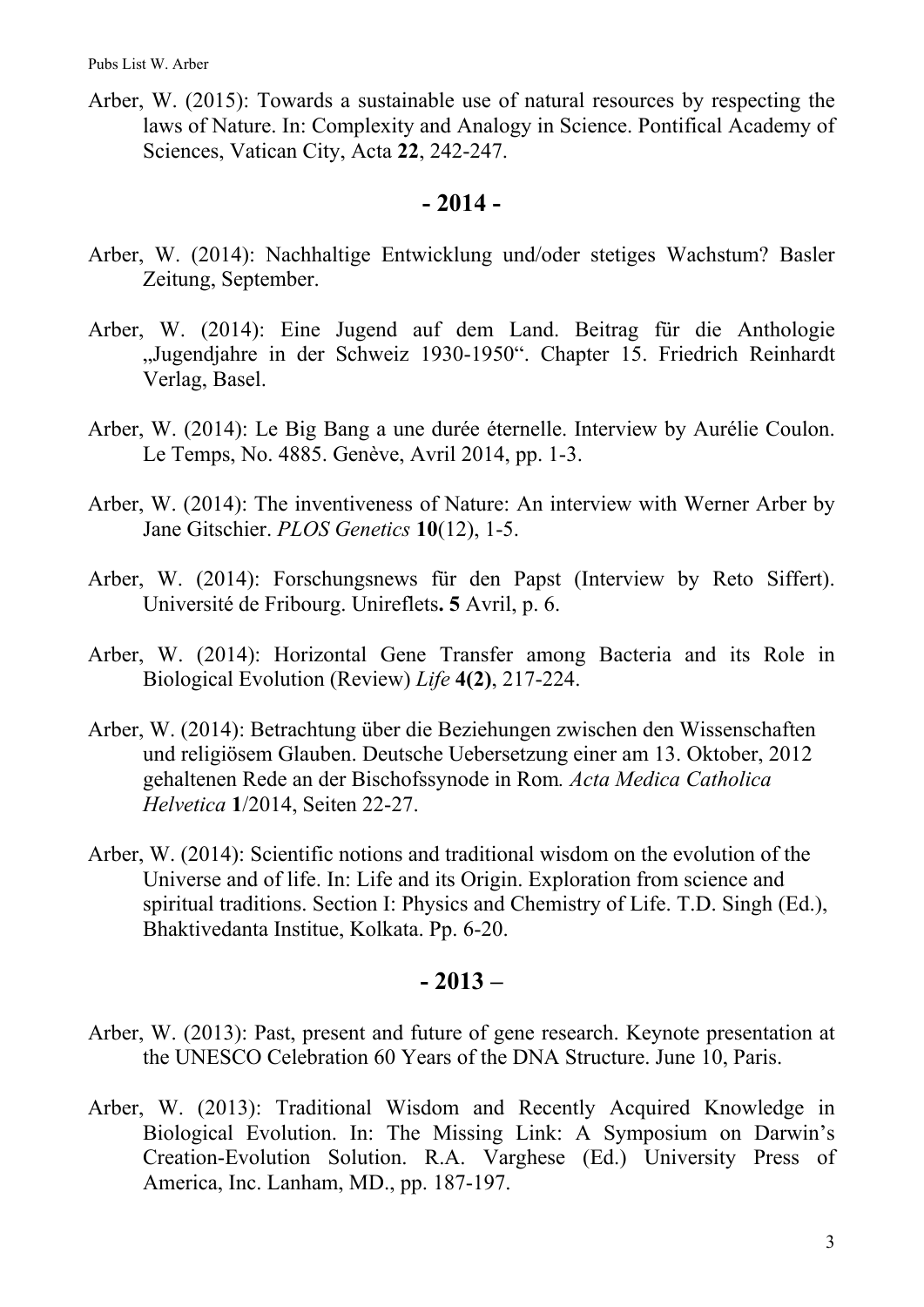- Arber, W. (2013): Von Restriktionsenzymen, Evolutionsgenen und dem Beitrag der Naturwissenschaften zum Orientierungswissen unserer Zeit. Gespräch in Lindau mit Klaus Rehfeld, Naturwissenschaftliche Rundschau 66. Jahrgang, Heft 9, S. 463-467.
- Arber, W. (2013): Molekulare Scheren und Kleber: Restriktionsendonucleasen und DNA-Ligasen. In: Biotechnologie für Einsteiger. 4. Auflage. R. Renneberg and V. Berkling (Eds.) Springer-Verlag Berlin Heidelberg, pp. 85-89.
- Arber, W. (2013a): Il Darwinismo molecolare nel contest dello sviluppo sostenibile. In: Si può parlare oggi di una finalità dell'evoluzione? G. Auletta and J.S. Pons (Eds.) Gregorian & Biblical Press (Rome), Chap. I, pp. 29-37.
- Arber, W. (2013b): Molecular Darwinism in the context of sustainable development. In: Si può parlare oggi di una finalità dell'evoluzione? G. Auletta and J.S. Pons (Eds.) Gregorian & Biblical Press (Rome), Chap. XIII, pp. 259-266.
- Rech, E.L. and Arber, W. (2013): Biodiversity as a source for synthetic domestication of useful specific traits. *Ann. Appl. Biol*. **162**, 141-144.
- Rehfeld, K. and Feldwisch-Drentrup, H. (2013): Von Restriktionsenzymen, Evolutionsgenen und dem Beitrag der Naturwissenschaften zum Orientierungswissen unserer Zeit. Ein Gespräch in Lindau mit dem Nobelpreisträger Werner Arber. Naturwissenschaftliche Rundschau, 66. Jahrgang, Heft **9**, 463-467.

#### **- 2012 -**

- Arber, W. (2012): Insight into the natural potency to evolve can indicate safe procedures for genetic engineering. (Keynote-2)  $15<sup>th</sup>$  European Congress on Biotechnology, Istanbul, 24 Sept.
- Arber, W. (2012): Restriction enzymes: From their discovery to their applications. In: Genetically Modified Organisms and Genetic Engineering in Research and Therapy. P. Piguet and P. Poindron (Eds.) BioValley Monogr. Basel, Karger, Vol. 3, pp. 33-38.
- Arber, W. (2012): Genetic Variation and Molecular Darwinism. In: Systems Biology: Advances in Molecular Biology and Medicine. R.A. Meyers (Ed.), First Edition. Part II, Chapt. 6, Wiley Verlag GmbH, Weinheim, pp. 145-168.
- Arber, W. (2012): Contemplation on the relations between science and faith. Synod of Bishops. The New Evangelization for the Transmission of the Christian Faith, Paul VI Audience Hall, Vatican City, October.